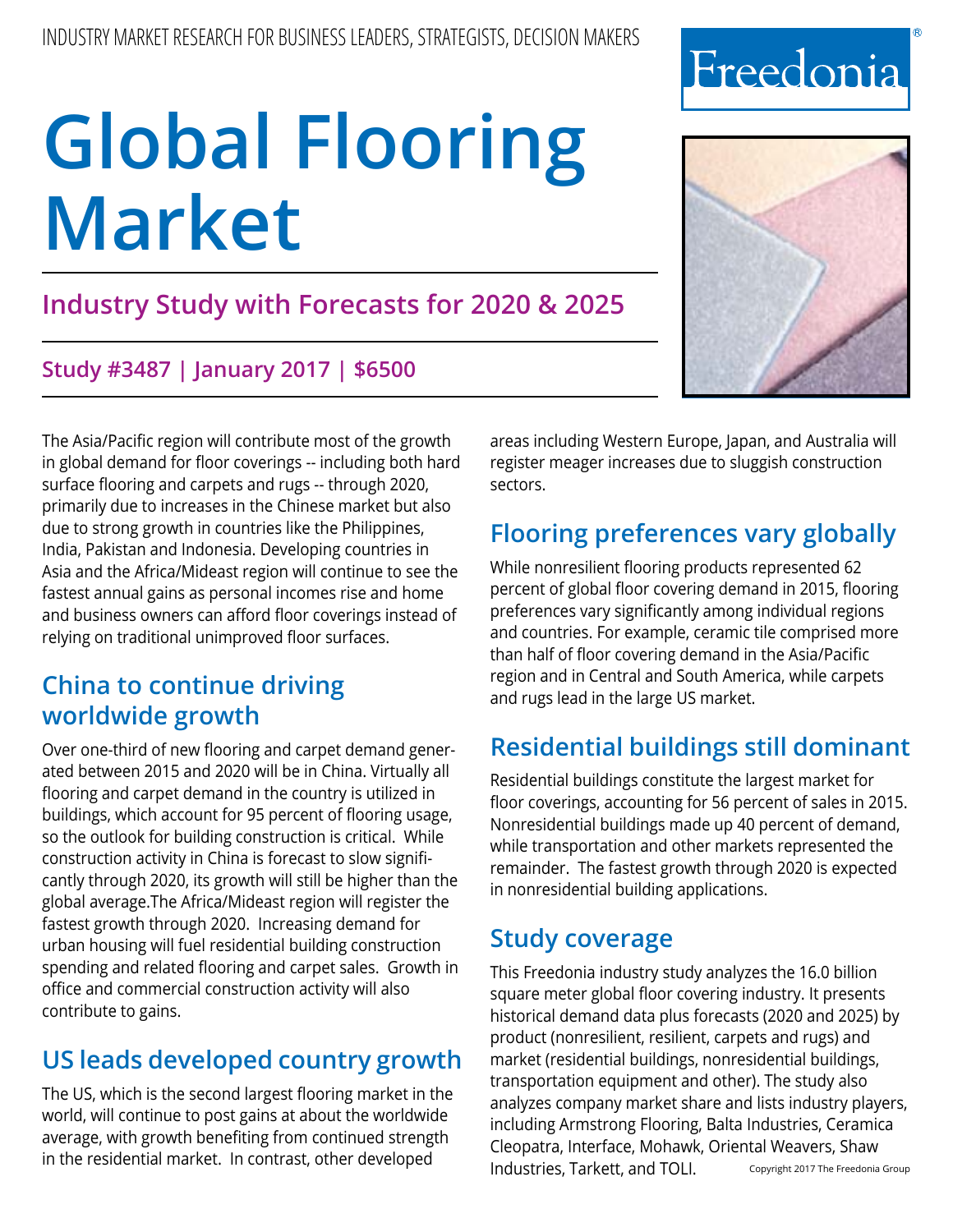### **Historical data plus forecasts for 2020 & 2025**

## **CONTENTS SUMMARY**

#### **Executive Summary**

#### **Market Environment**

#### **Overview**

Floor Covering Demand Regional Overview Demand Production International Trade Demand by Product Nonresilient Flooring Ceramic Wood Laminate **Other** Resilient Flooring Vinyl **Other** Carpets & Rugs **Tufted** Non-Tufted Demand by Market Residential Buildings Nonresidential Buildings Transportation Equipment & Other

#### **North America**

Economic Overview Flooring & Carpet Supply & Demand Flooring & Carpet Demand by Product United States Canada Mexico

#### **Western Europe**

Economic Overview Flooring & Carpet Supply & Demand Flooring & Carpet Demand by Product Germany France United Kingdom Italy Spain **Netherlands** Belgium Other Western Europe Switzerland Sweden Austria Greece Portugal All Other

#### **Asia/Pacific**

Economic Overview Flooring & Carpet Supply & Demand Flooring & Carpet Demand by Product China India

Indonesia South Korea Australia Other Asia/Pacific Thailand **Philippines** Vietnam Taiwan Pakistan All Other

#### **Other Regions**

Central & South America Economic Overview Flooring & Carpet Supply & Demand Flooring & Carpet Demand by Product Brazil Other Central & South America Argentina Colombia All Other Eastern Europe Economic Overview Flooring & Carpet Supply & Demand Flooring & Carpet Demand by Product Russia Other Eastern Europe Poland Ukraine All Other Africa/Mideast Economic Overview Flooring & Carpet Supply & Demand Flooring & Carpet Demand by Product **Turkey** Iran Other Africa/Mideast Nigeria Egypt Saudi Arabia All Other

#### **Industry Structure**

Overview of Floor Covering Industry Industry Composition Market Share Product Development & Manufacturing Marketing & Distribution Cooperative Agreements Mergers & Acquisitions List of Industry Participants

## **Tables & Charts**

#### **Executive Summary**

1 Summary Table

#### **Overview**

1 Global Flooring & Carpet Demand by Region

Study #3487 January 2017 \$6500



- Cht Global Flooring & Carpet Demand by Region, 2015
- Cht Change in Flooring & Carpet Demand Between 2015 & 2020 by Region
	- 2 Global Flooring & Carpet Production by Region
- Cht Global Flooring & Carpet Production by Region, 2015
	- 3 Global Flooring & Carpet Net Exports by Region
	- 4 Global Flooring & Carpet Demand by Product
- Cht Global Flooring & Carpet Demand by Product, 2015
	- 5 Global Nonresilient Flooring Demand by Type & Region
- 6 Global Resilient Flooring Demand by Type & Region
- 7 Global Carpet & Rug Demand by Type & Region
- 8 Global Flooring & Carpet Demand by Market
- 9 Global Residential Flooring & Carpet Demand by Application & Region
- 10 Global Nonresidential Flooring & Carpet Demand by Application & Region
- 11 Global Demand for Flooring & Carpet Used in Transportation Equipment & Other Markets by Region

 Tables for each region/country: Flooring & Carpet Supply & Demand Flooring & Carpet Demand by Product

 Charts for each major region/country: Regional Macroeconomic Outlook by Country, 2015 Regional Flooring & Carpet Demand, 2005-2015 Regional Flooring & Carpet Demand by Country, 2015 Regional Flooring & Carpet Demand by Product, 2005-2025 (Country) Flooring & Carpet Demand, 2005-2015 (Country) Flooring & Carpet Demand by Product, 2005-2025

#### **Industry Structure**

- 1 Flooring & Carpet Sales for Selected Manufacturers, 2015
- Cht Global Flooring & Carpet Market Share, 2015
- Cht Global Nonresilient Flooring Market Share, 2015
- Cht Global Resilient Flooring Market Share, 2015
- Cht Global Carpet & Rug Market Share, 2015
	- 2 Selected Cooperative Agreements
	- 3 Selected Acquisitions & Divestitures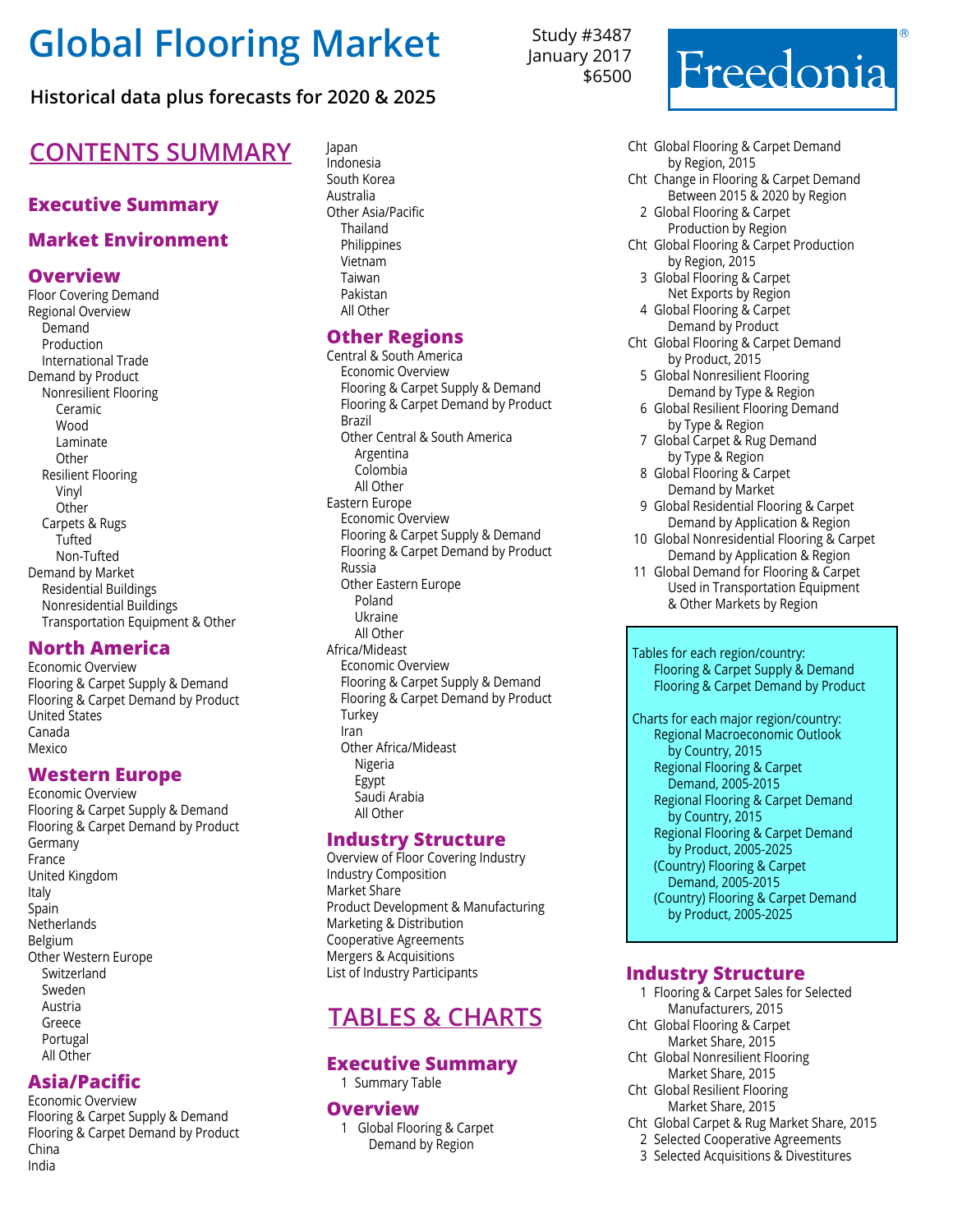**Industry study with forecasts for 2020 & 2025**

Study #3487 January 2017 \$6500





**This study can help you:**

to create designs on floors or walls and are used primarily in low traffic

Ceramic tiles have low maintenance requirements, long life, and high resistance to moisture, stains, fading, fire, and scratching. Additionally,

- Determine your market & sales potential
- Learn more about industry competitors
- Assess new products & technologies
- Identify firms to merge with or acquire
- Complement your research & planning
- Gather data for presentations

settings.

. ©2017 The Freedonia Group. All rights reserved.

- Confirm your own internal data
- Make better business decisions

| Item                                        | 2005 2010 2015 2020 2025 |
|---------------------------------------------|--------------------------|
| Western Europe Flooring Demand<br>% Germany |                          |
| Flooring & Carpet Demand                    |                          |
| Nonresilient Flooring:                      |                          |
| Ceramic                                     |                          |
| Laminate                                    |                          |
| Wood                                        |                          |
| Other                                       |                          |
| Resilient Flooring:                         |                          |
| Vinyl                                       |                          |
| Other                                       |                          |
| Carpets & Rugs:                             |                          |
| Tufted                                      |                          |
| Other                                       |                          |

## **For complete details on any study visit [www.freedoniagroup.com](http://www.freedoniagroup.com/Home.aspx?ReferrerId=FM-BRO)**